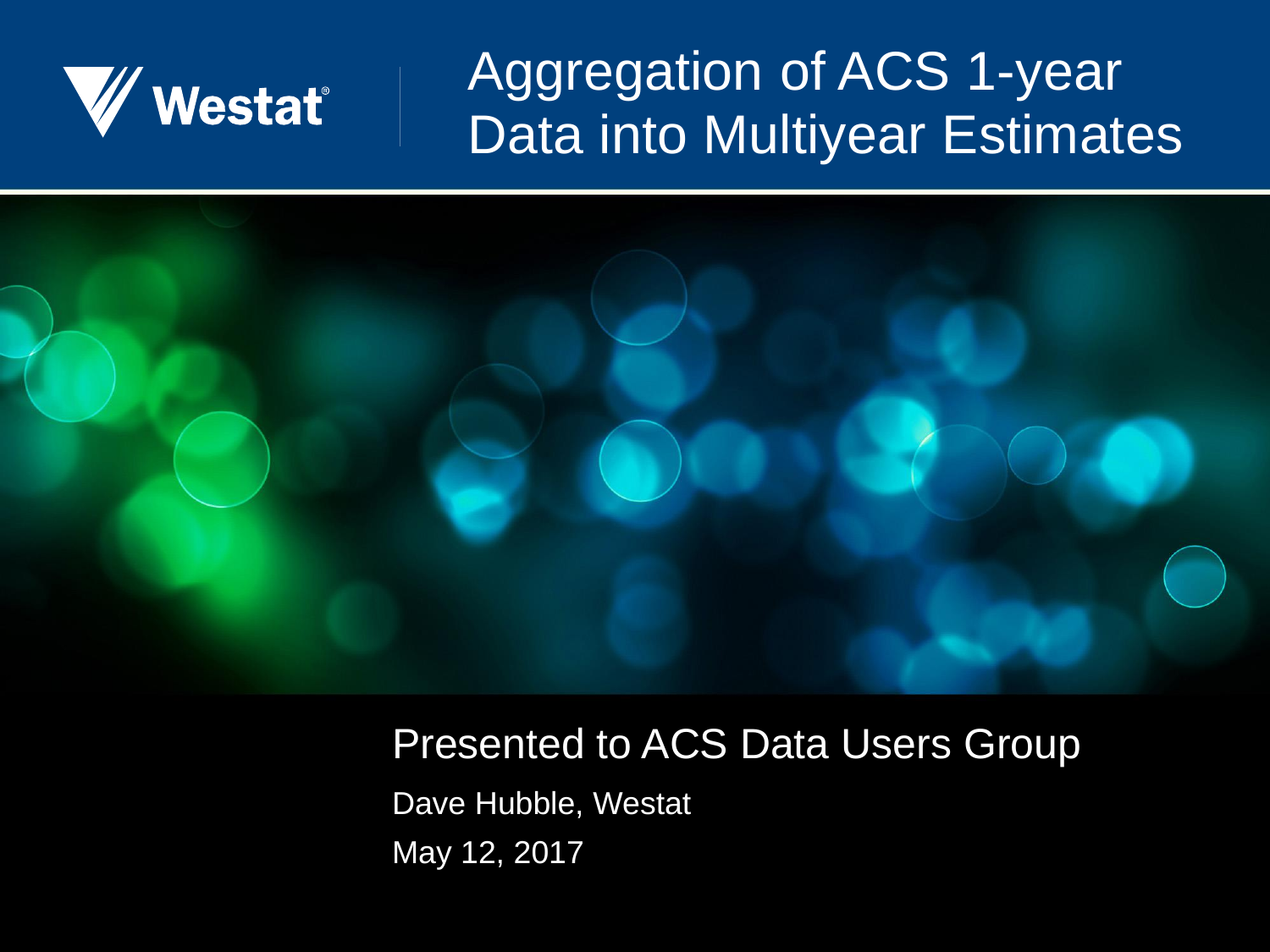#### **Overview**

- Review of History & Current Situation
- Contributing Factors to Differences (i.e., limitations associated with aggregated 1-year estimates)
- New Supplemental Files
	- 2014 (and 2015) 1-year Estimates for 20,000+ Populations
	- 2010-2014 (and 2011-2015) Variance Replicate Estimates
- Recommendation for the development and release of a Tabular Aggregation System (TAS)

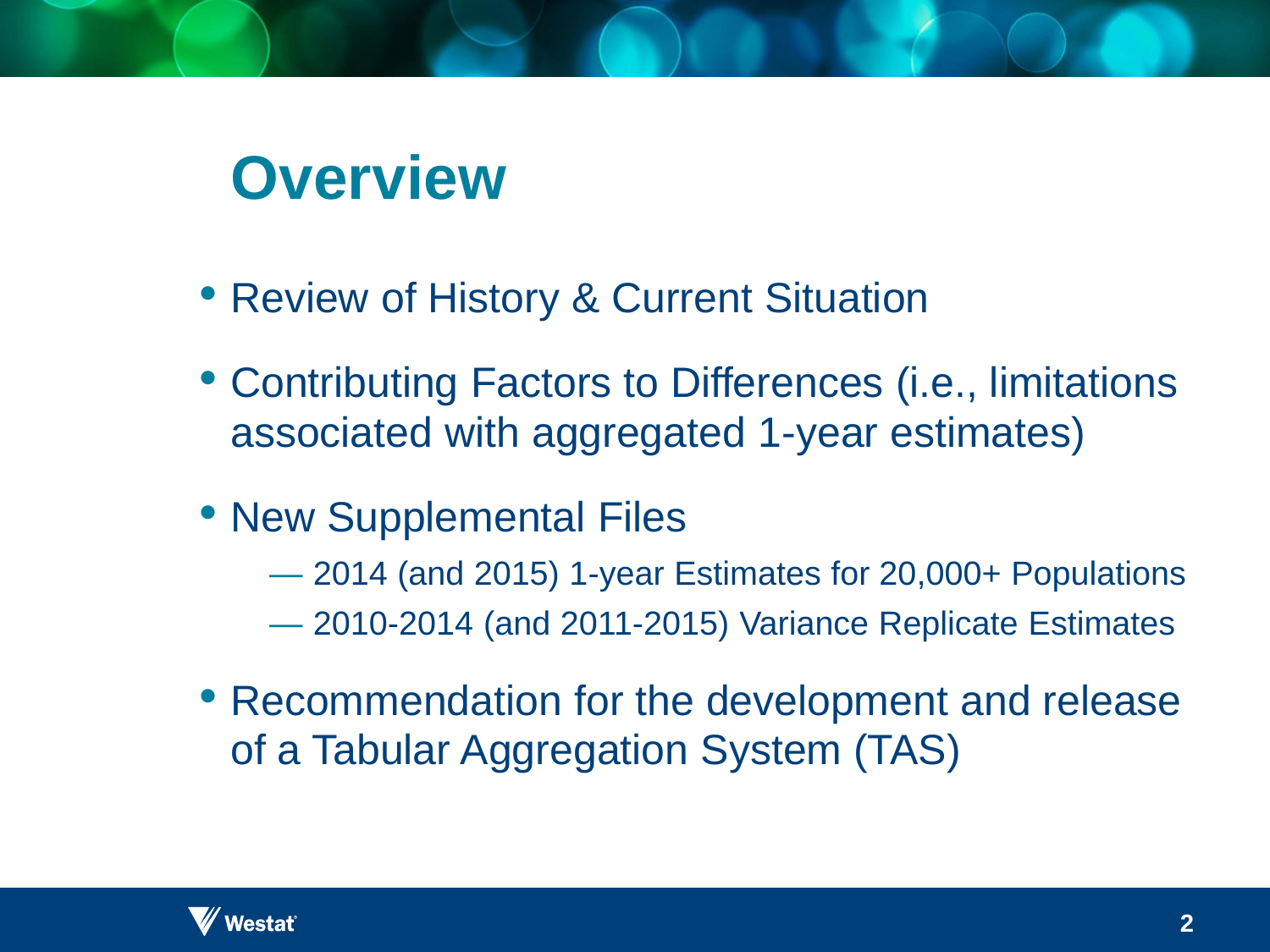# **History**

- In 2014, the production and release of official 3-year period estimates was discontinued.
- For those geographies that fell into the 20,000-65,000 population range, 5-year period estimates would now be the only data product available.
- A review of the loss of information lead data users to recommend the production of a supplemental set of 1-year period estimates that would include areas of 20,000 – 65,0000 population.
- The notion was that these 1-year estimates could be combined into pseudo 3-year estimates by using known aggregation techniques.

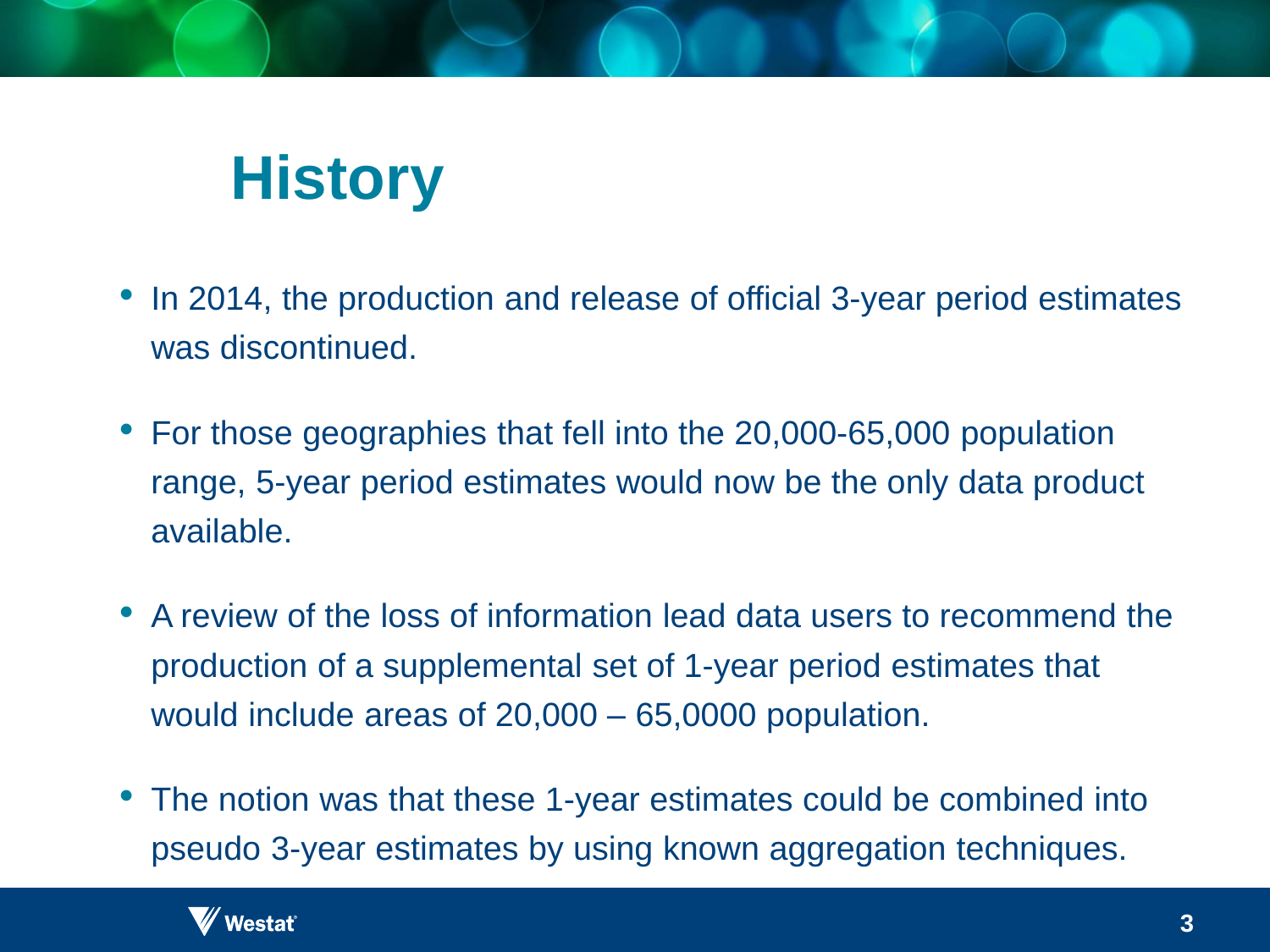### **Current Situation**

- The aggregation mechanics (documented in ACS Handbooks) have been demonstrated by users.
- Alicia VanOrman (PRB) gave an aggregation demonstration last fall using 1-year estimates from 2011 through 2013 from geographies of 65,000+.
- With noted differences, her aggregated pseudo 3 year estimates and MOEs did a fairly reasonable job of representing the corresponding official published 3-year (2011-2013) period estimates and MOEs.

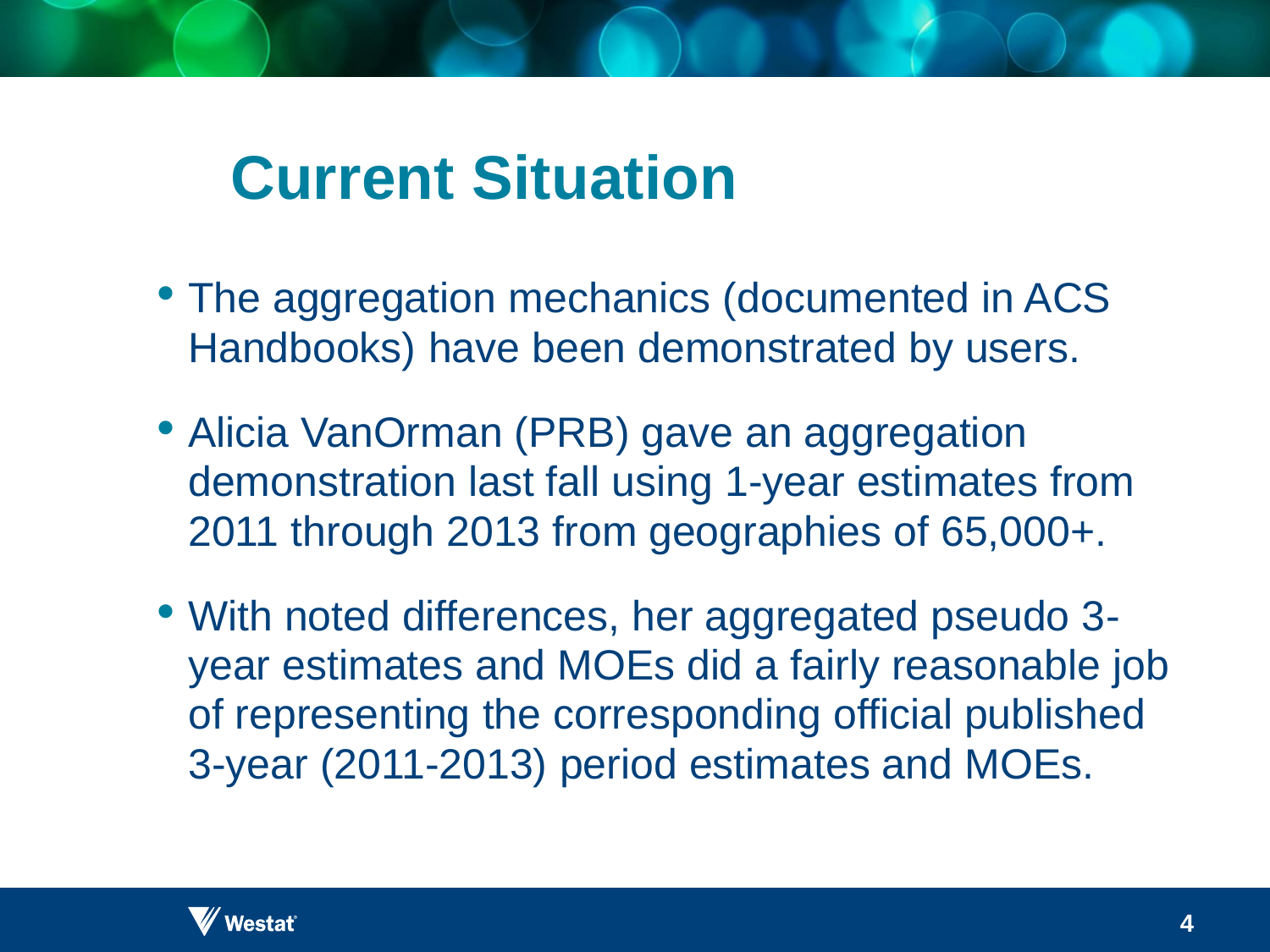### **Observation**

- This result was generally as expected as the aggregation of 1-year estimates into multi-year estimates was the original plan for the ACS prior to development of the "period" estimate approach.
- Note that while the processes are fairly straightforward, they can be quite laborious.

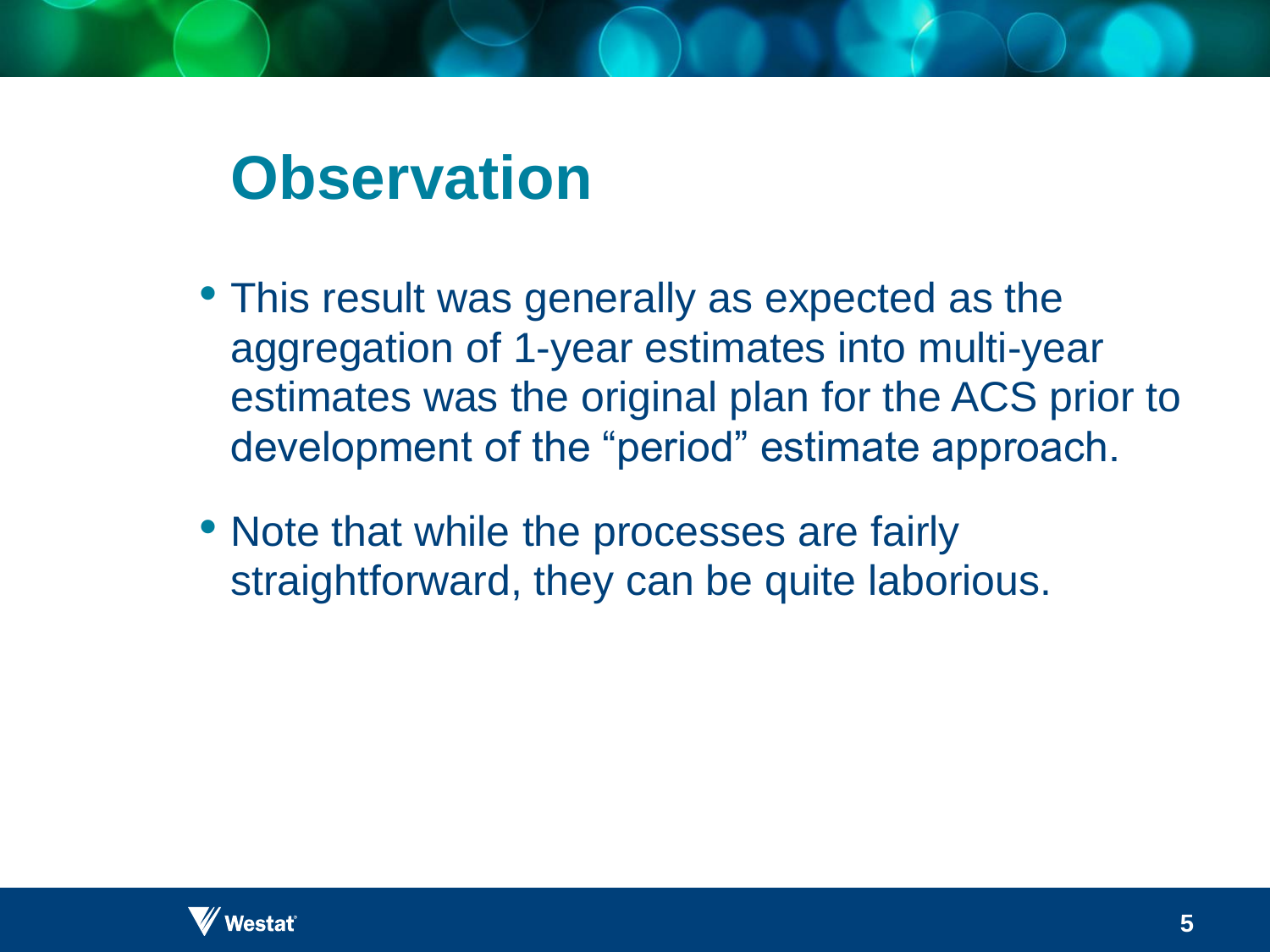## **But Why Are There Differences?**

- Aren't the exact same set of interviews (and noninterviews) in both sets of estimates? Yes, but…
- For period estimates, all cases are "pooled" (i.e., processed\weighted together at the same time).
- For aggregate estimates, processed\weighted separately at different times and then joined.
- Of the various sources of differences this creates, can anything be done to mitigate them?

— Answers: No, Yes, and Maybe

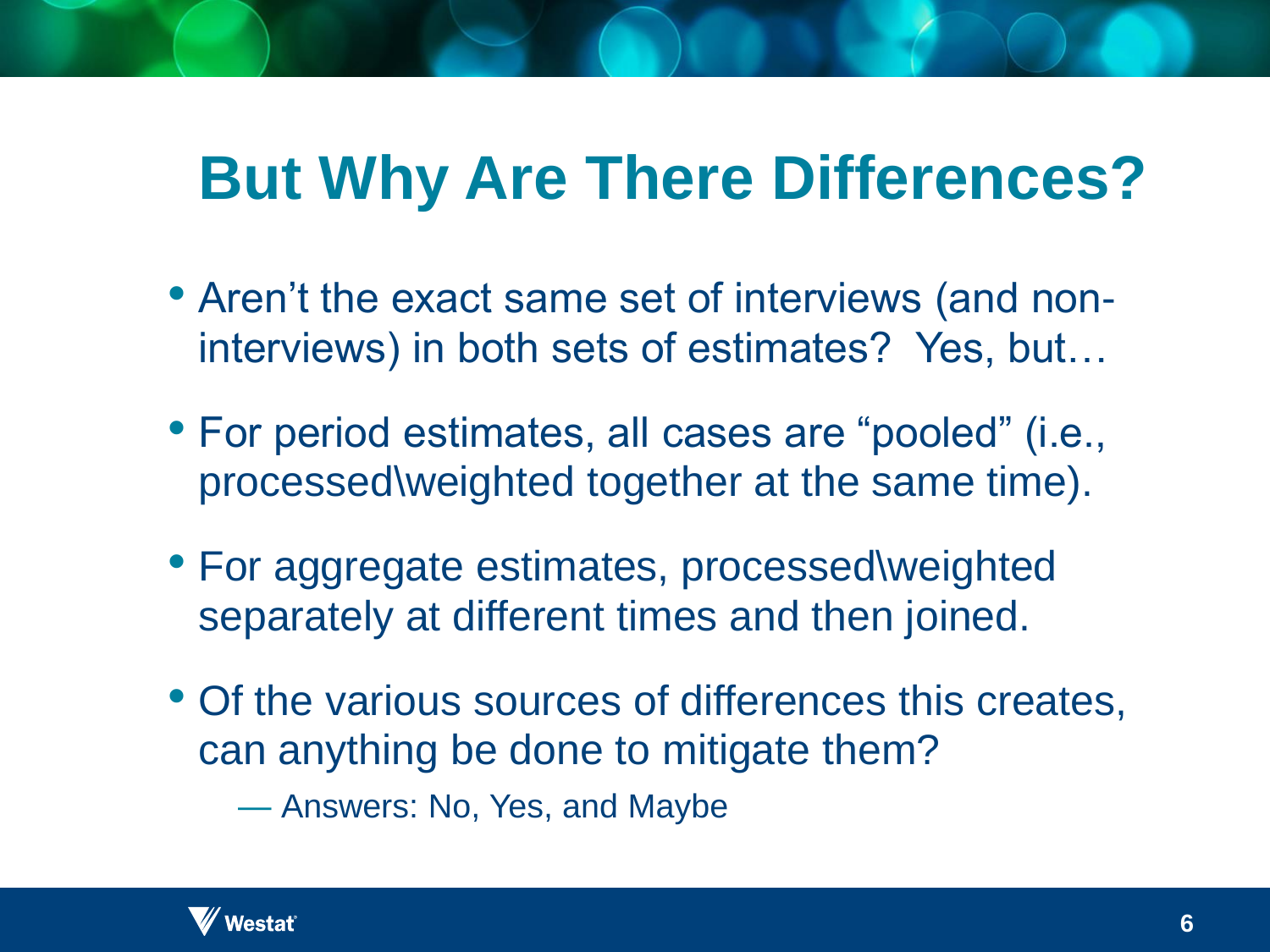#### **What is it about Period Estimates that Contributes to Observed Differences?**

- "Pooling" of data records allows for more refined non-response (NR) adjustment cells and corresponding NR factors.
- Current-Year "Vintage" applied along a few dimensions:
	- Population Controls previous years adjusted to current year vintage (most sensitive when period crosses a census: Year ending in 0).
	- Geography current definitions applied to all years in period (most sensitive when period crosses two years after a census: Year ending in 2).
	- Variable Definitions standardized across years.
	- Inflation previous years income and housing values adjusted to current year dollars (Compass Handbook - Appendix 5 provides guidance on use of "All Items CPI-U-RS Annual Averages" to adjust for this difference).

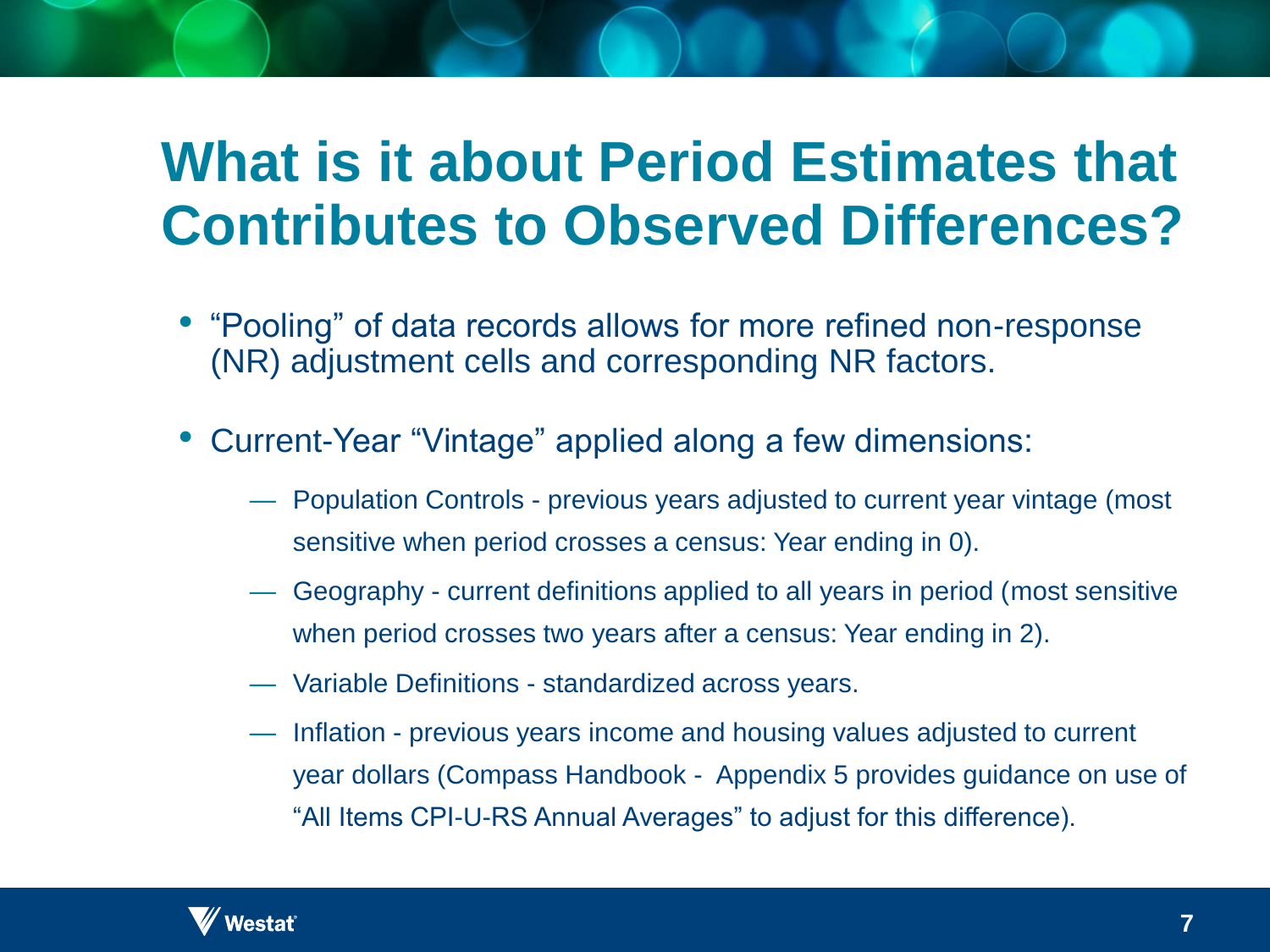## **Other Factors beyond "Vintage"**

- For multi-year period estimation only, a "model–assisted" weighting step to control to sub-county populations estimates is employed. 1-year estimates do not currently employ this step.
- For multi-year period variance estimation, a finite population correction factor (FPC) is applied to appropriately reduce estimates of variance to reflect the proportion of addresses in sample. Variance estimation for 1-year estimates do not currently employ this adjustment.
- With this expanded usage of 1-year estimates, possibly these estimation differences should be revisited.

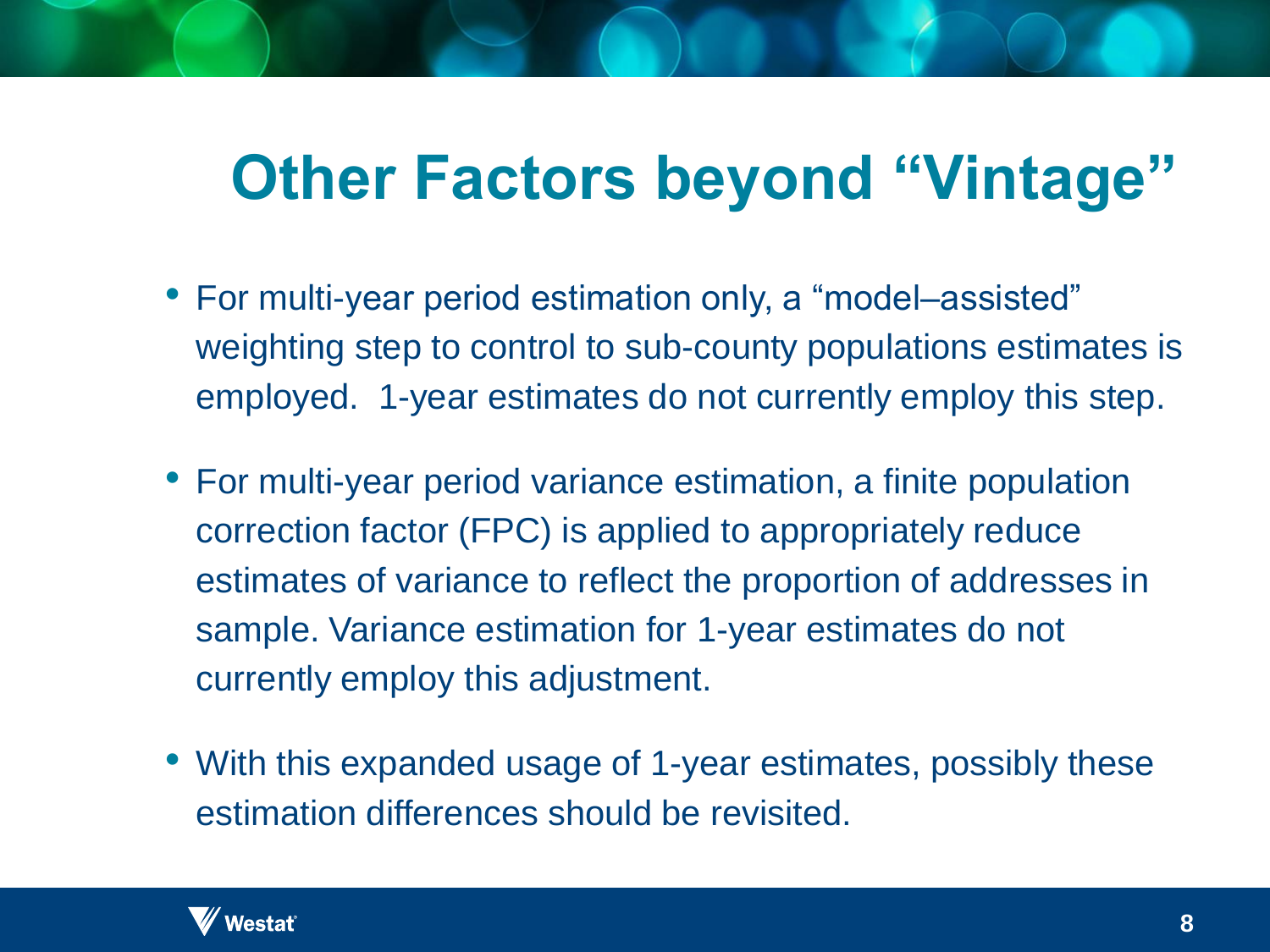# **Margin of Error (MOE)**

- Recall that one of the limitations of these "custom" MOEs is that the covariance between the 1-year estimates is not accounted for in the approximation formulas.
- Interestingly, the observed differences in the MOEs were both positive and negative in VanOrman's comparisons.
- One possible interpretation of this is that the potential impact of the FPC and covariance differences are small relative to the general variation in the 1-year MOE estimates being aggregated when compared to the 3-year period MOEs.
- Note, this also means the aggregated MOEs are not consistently conservative.

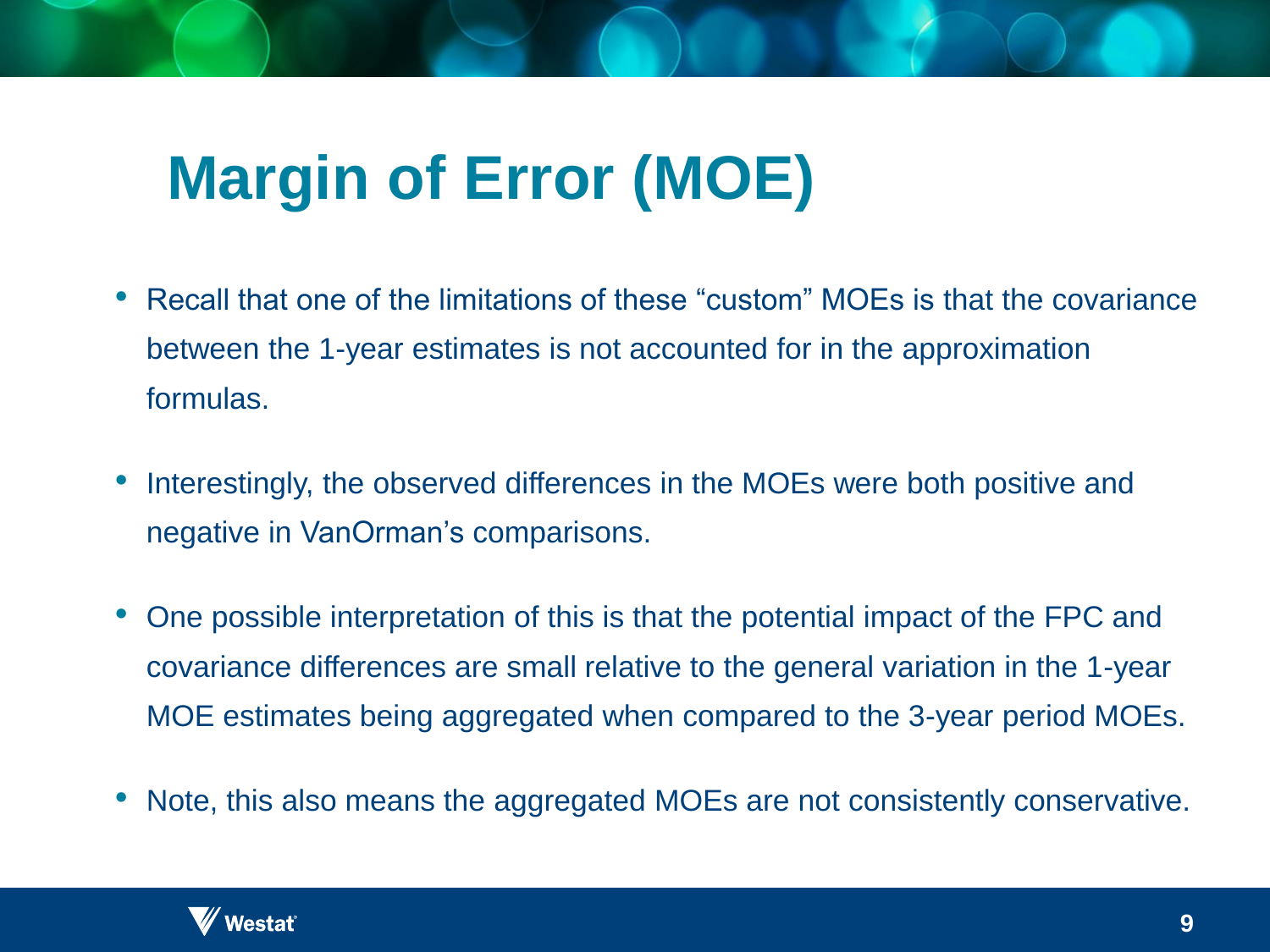# **A Few Things to Note**

- A more comprehensive assessment would come from aggregated 3-year estimates from geographic areas with 20,000-65,000 in population
	- Smaller sample sizes will contribute to greater deviations between 3-year period and aggregated estimates.
	- Differences from some of the contributing factors listed in the previous slides will be more sensitive within 20,000-65,000 population geographies relative to 65,000+ population geographies.
	- Especially true from the weighting and variance estimation differences related to sub-county estimates and high sampling rate geographies.

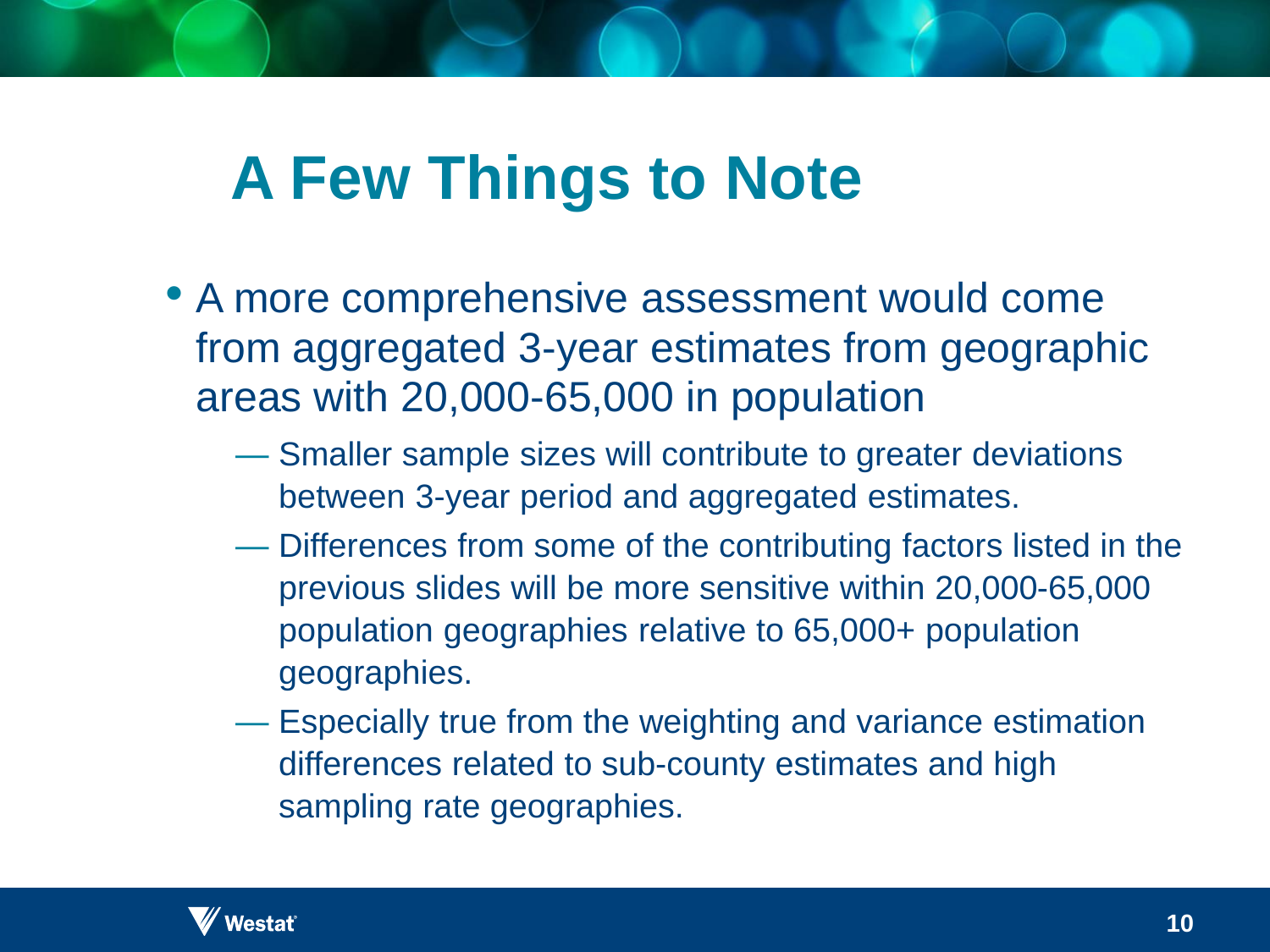# **So, with that in mind…**

• The first 1-year supplemental estimates were released for 2014 (7\16) and 2015 (10\16).

— For geographies with 20,000+ population

— Includes 23 geography levels: nation, state, county, place, metropolitan areas, congressional & school districts

— Includes 58 high-level detailed tables

• A review of adequacy should be conducted.

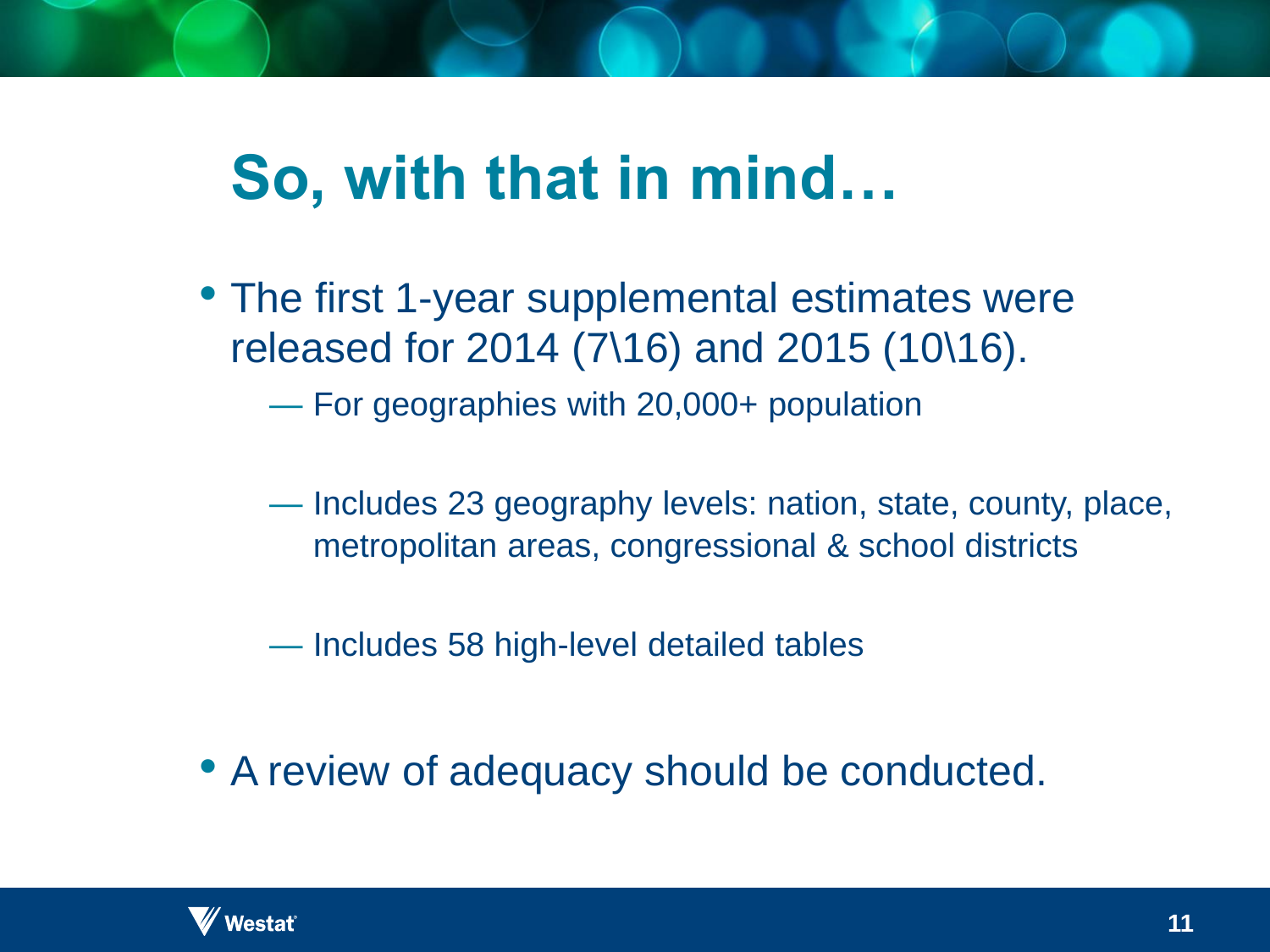### **Great Start, But…**

- Beyond waiting for 2016 1-year, consider…
	- Generate & release corresponding 2012 and 2013 1-year supplemental estimates to avoid a two year gap in the 3 year series for 20,000-65,000 population geographies.
	- In fact, releasing 2011 1-year supplemental estimates would support repeating PRB's 3-year comparison efforts (period vs. aggregated), but now for the more directly relevant 20,000-65,000 population geographies.
	- Greater variation in estimates and MOEs likely to be observed in these smaller population geographies.

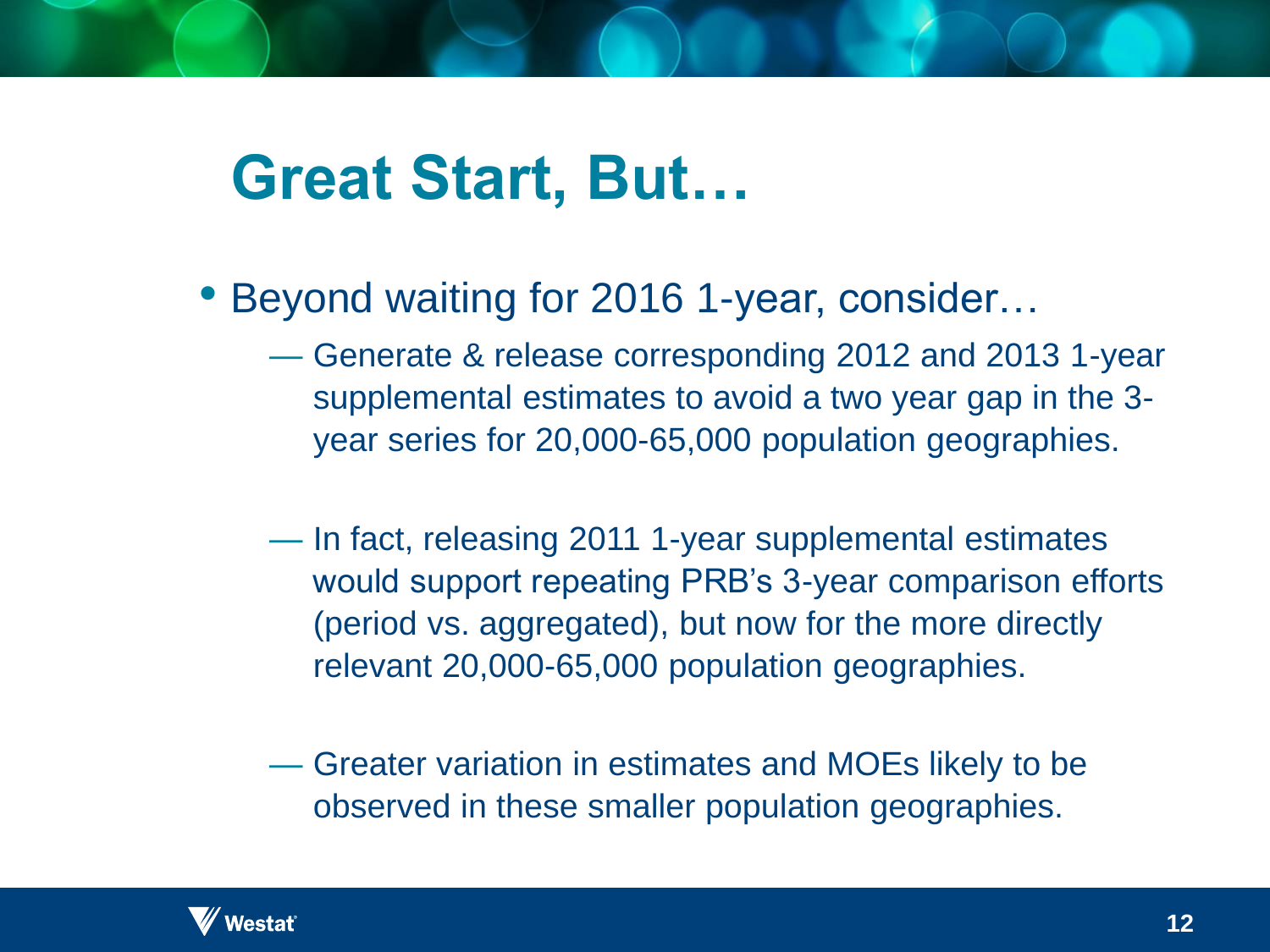## **In Addition,…**

- Spotted release of variance replicate estimates tables for 2010-14 (& 2011-15) 5-year estimates.
- Provided to allow users to calculate MOEs for their own aggregated estimates across geographies or categories within a table more accurately than from approximation methods in ACS documentation and employed in PBR work.
- So, knowing the intended use is to aggregate, I think there is merit in supplying this kind of table package for the supplemental 1-year estimates.

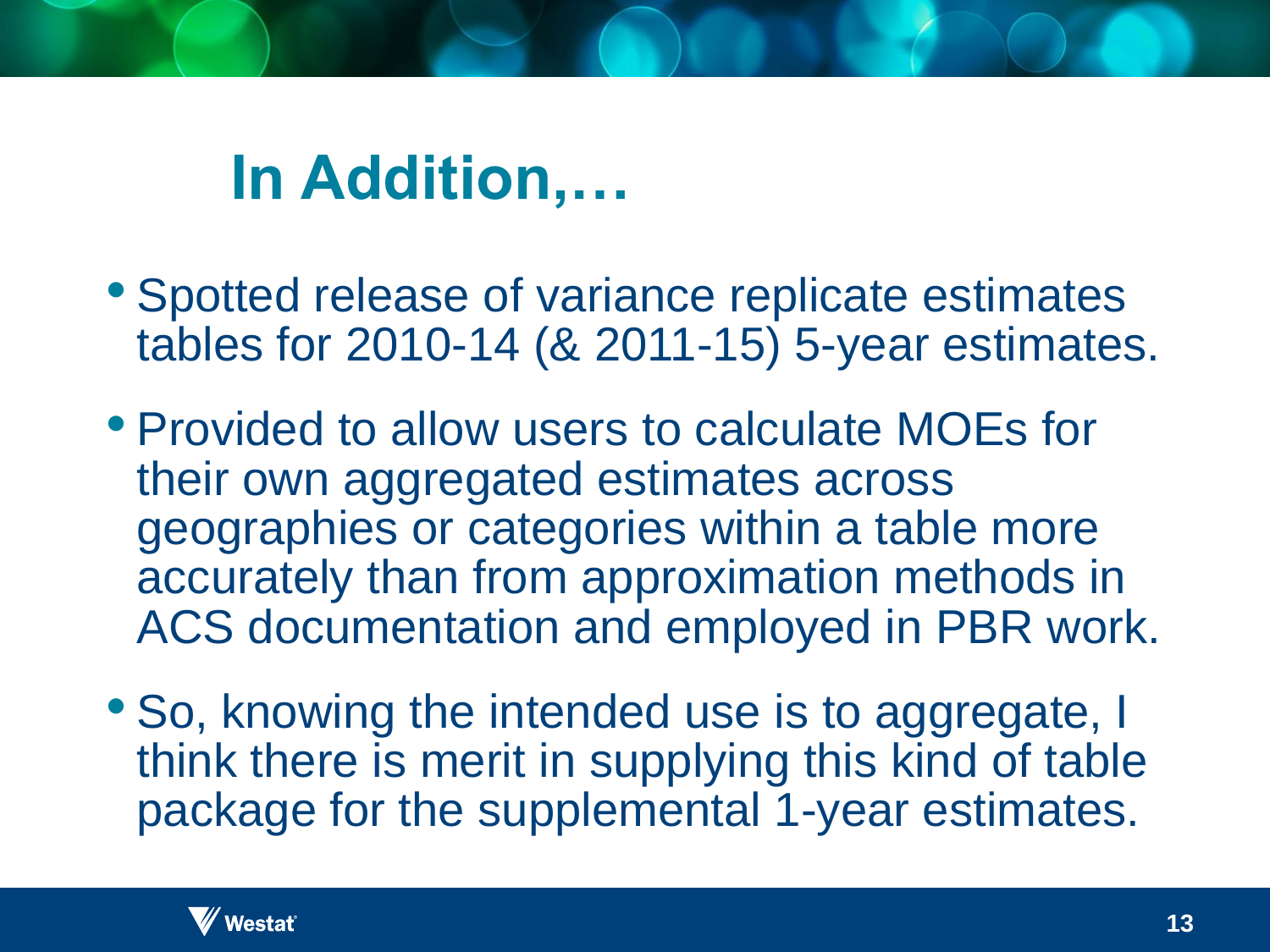# **Looking Ahead…**

- Possibly, all these supplemental estimates and ad hoc aggregation efforts could be made moot (or at least easier) by other approaches.
- In particular, the Micro-data Analysis System (MAS) comes to mind
	- Online remote access system to allow users to request custom tables from underlying micro-data

— Could this be used? Possibly…

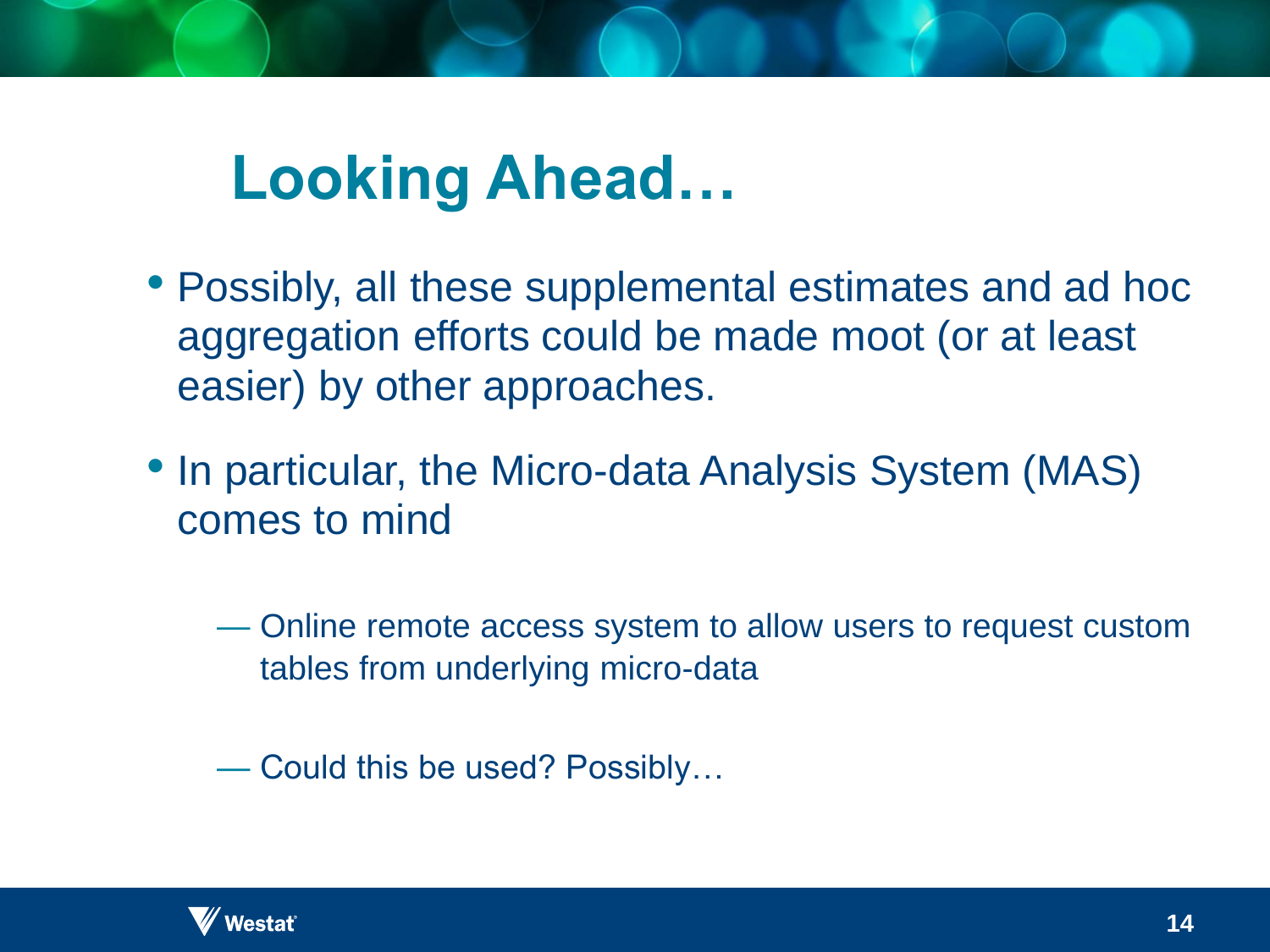### **Micro-data Analysis System (MAS)**

- However, MAS development has been very much challenged by desire to maximize utility while simultaneously maintaining confidentiality standards.
- The development of robust disclosure avoidance methods for the MAS advanced query system supporting customized geographies or variable categories without substantial table suppression has proven difficult.
- This outcome has been mostly driven by complexities associated with striking the right balance of the need to apply greater degrees of data perturbation to reduce suppression.

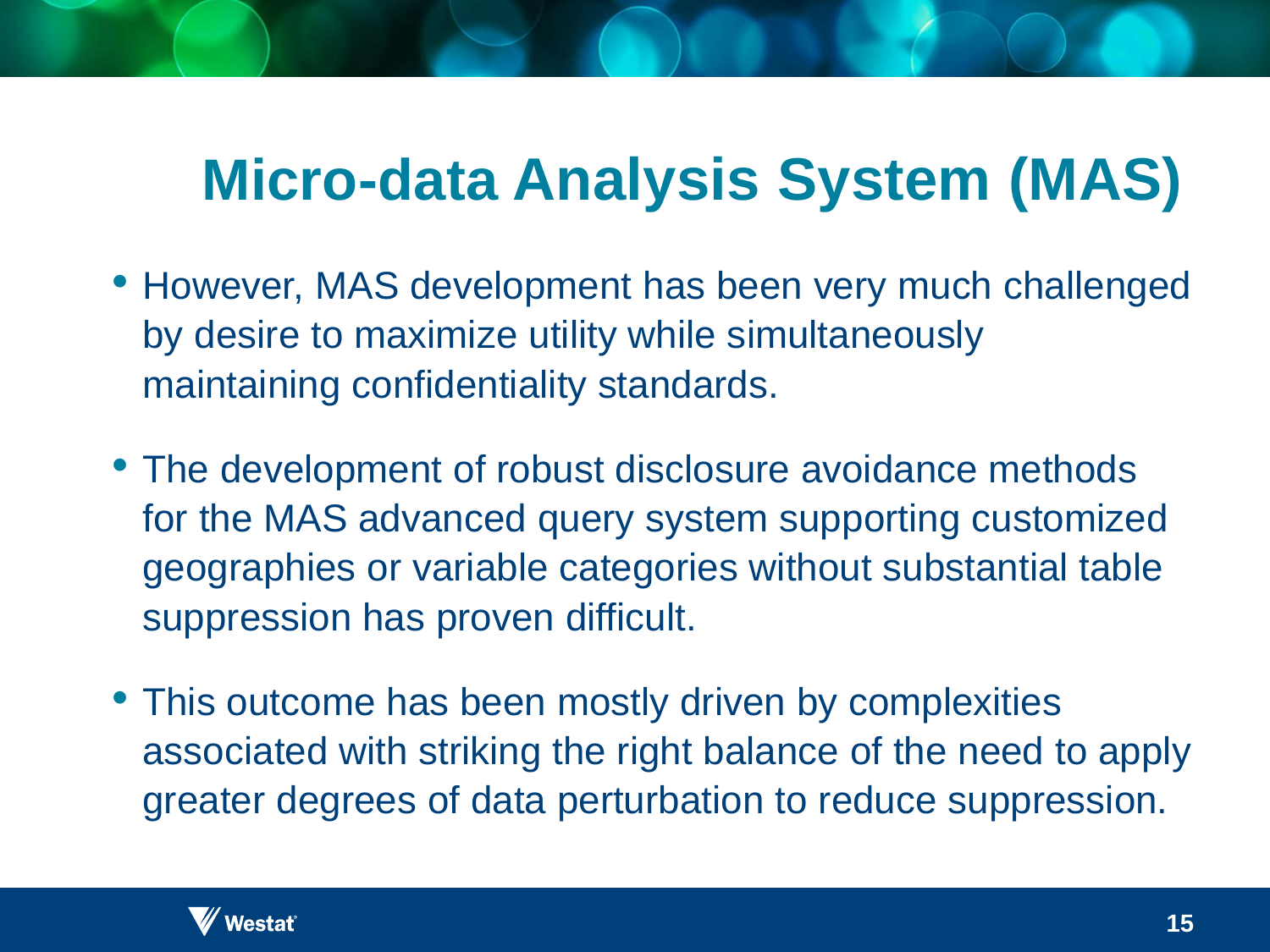### **Tabular Aggregation System (TAS)?**

- I wonder if refocusing the need of a tool (TAS) to just "aggregate published tables" would address a substantial part of "special tabulation" user needs?
- Use of published tables (with fixed geographies & categories) could overcome confidentiality concerns as each component in aggregation is already sufficient.
- Possibly, this approach would help in expediting development & release of a TAS to support the aggregation of the supplemental 1-year estimates, especially those in the 20,000-65,000 pop range.

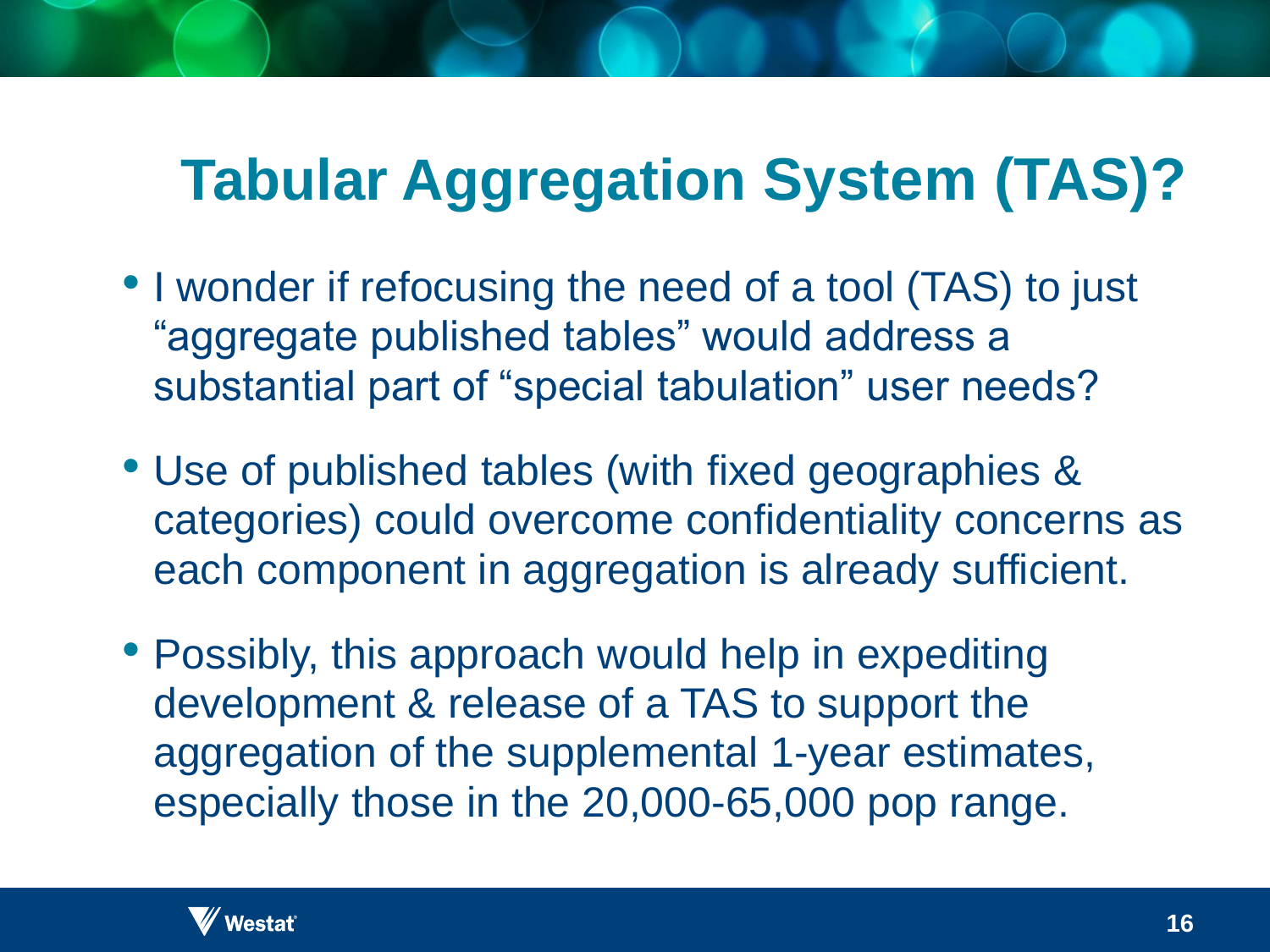#### **Additional TAS Point on MOEs**

- Option 1: Use the MOEs as published in each year or each geography that is to be aggregated. This has known limitations that are well documented.
- Option 2: Referring back to the release of supplemental variance replicate estimates files, their use in a TAS would result in more accurate MOEs associated with aggregate estimates.
- Hence the recommendation that they be produced for the supplemental 1-year estimates and used under Option 2 TAS to produce more robust aggregated MOEs.

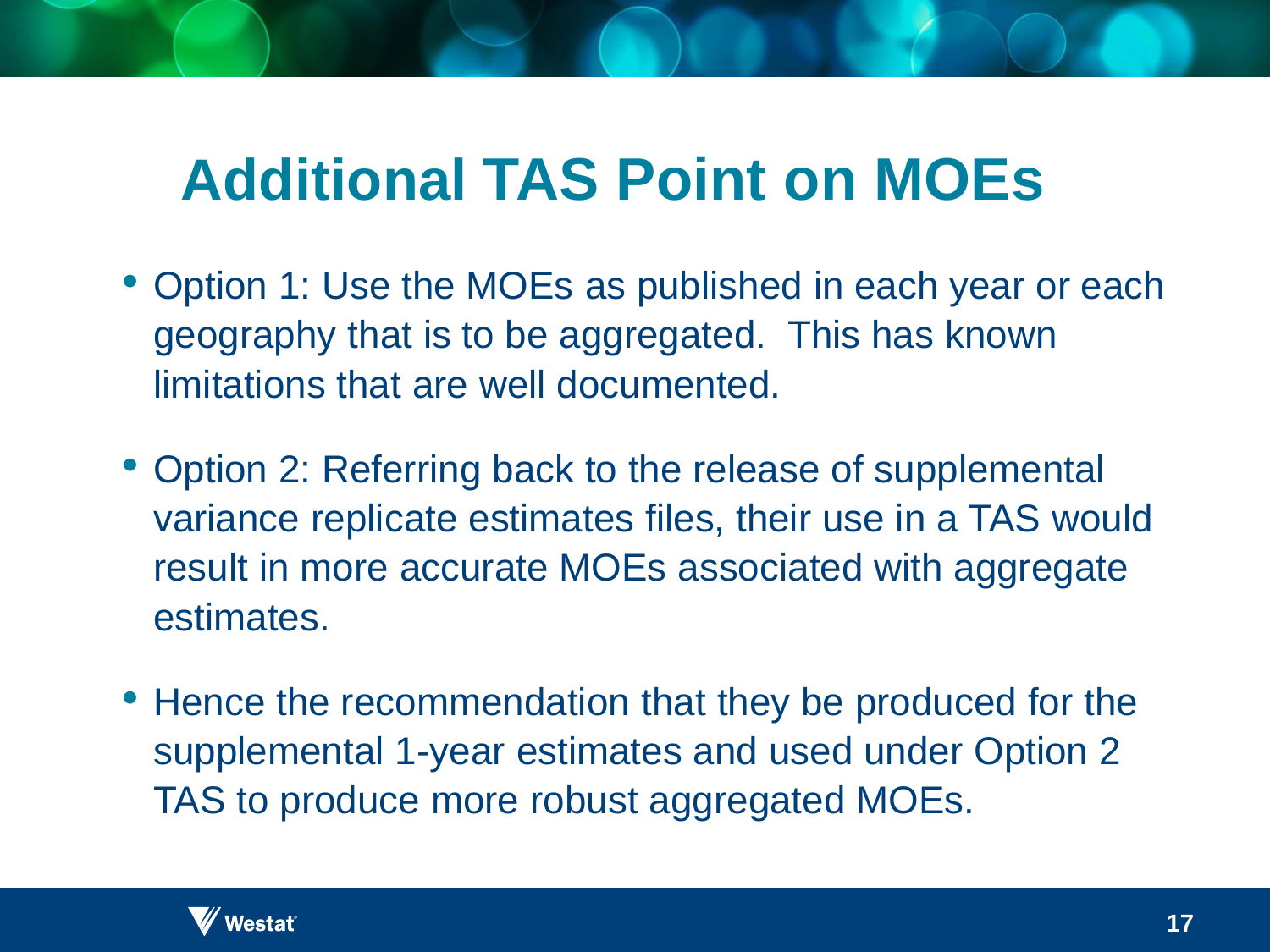#### **Some Resources: Census Bureau**

#### • ACS General Compass Handbook

— [https://www.census.gov/content/dam/Census/library/publications/2008/acs/ACSGeneral](https://www.census.gov/content/dam/Census/library/publications/2008/acs/ACSGeneralHandbook.pdf) Handbook.pdf

#### • Design & Methodology Report - 2014

— [https://www.census.gov/programs-surveys/acs/methodology/design-and](https://www.census.gov/programs-surveys/acs/methodology/design-and-methodology.html)methodology.html

#### • Accuracy of the Data – PUMS 2011-2015

https://www2.census.gov/programs-

[surveys/acs/tech\\_docs/pums/accuracy/2011\\_2015AccuracyPUMS.pdf](https://www2.census.gov/programs-surveys/acs/tech_docs/pums/accuracy/2011_2015AccuracyPUMS.pdf)

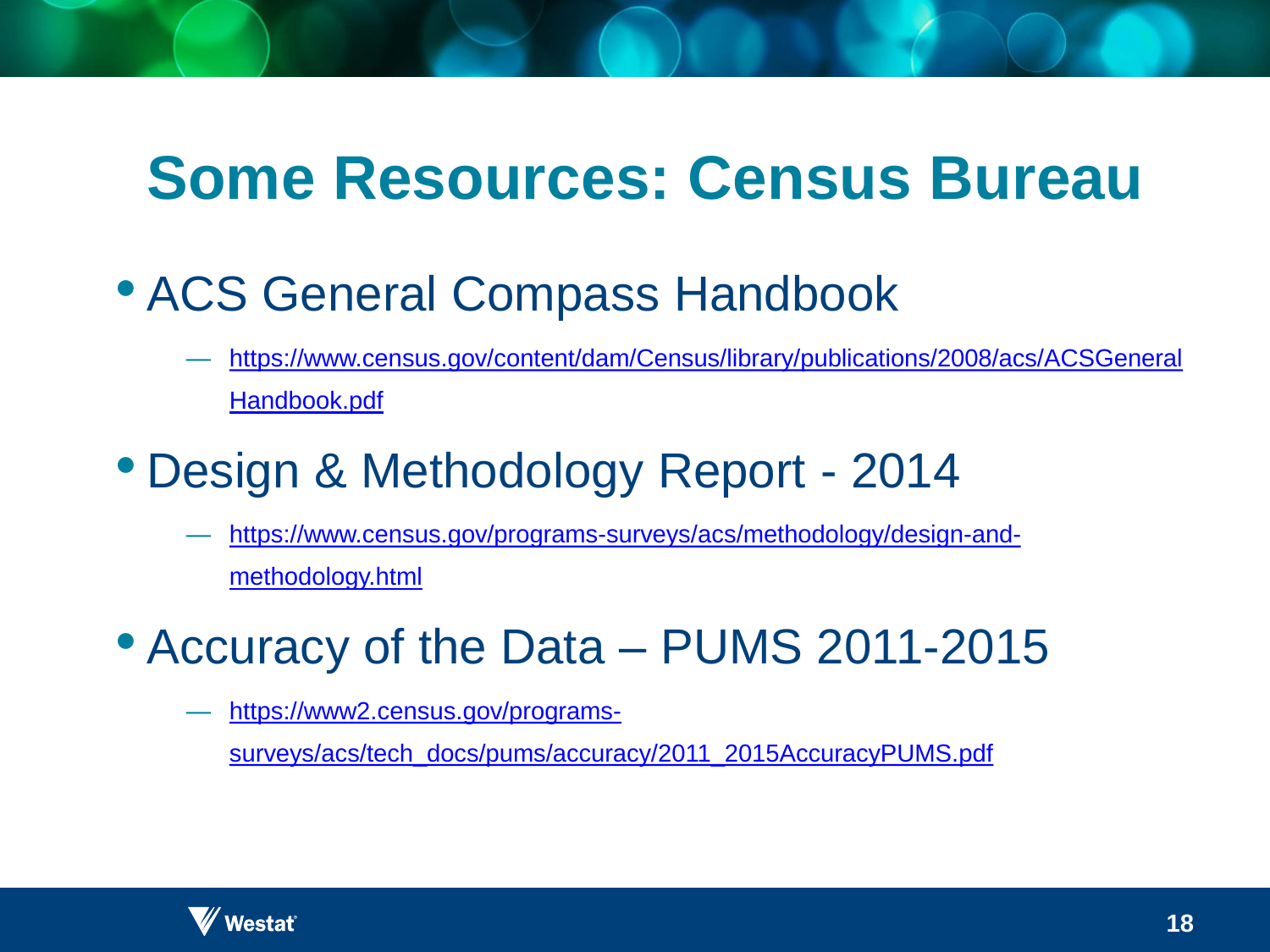### **Some Resources: Census Bureau (2)**

- Table and Geography Changes
	- [https://www.census.gov/programs-surveys/acs/technical-documentation/table-and](https://www.census.gov/programs-surveys/acs/technical-documentation/table-and-geography-changes.2015.html)geography-changes.2015.html
- Supplemental Materials
	- <https://www.census.gov/programs-surveys/acs/news/data-releases/2015/release.html>
- The Schar, Freiman, and Lauger (2015), "Developing and Testing the Microdata Analysis System at the U.S. Census Bureau"
	- [https://fcsm.sites.usa.gov/files/2016/03/J3\\_Schar\\_2015FCSM.pdf](https://fcsm.sites.usa.gov/files/2016/03/J3_Schar_2015FCSM.pdf)